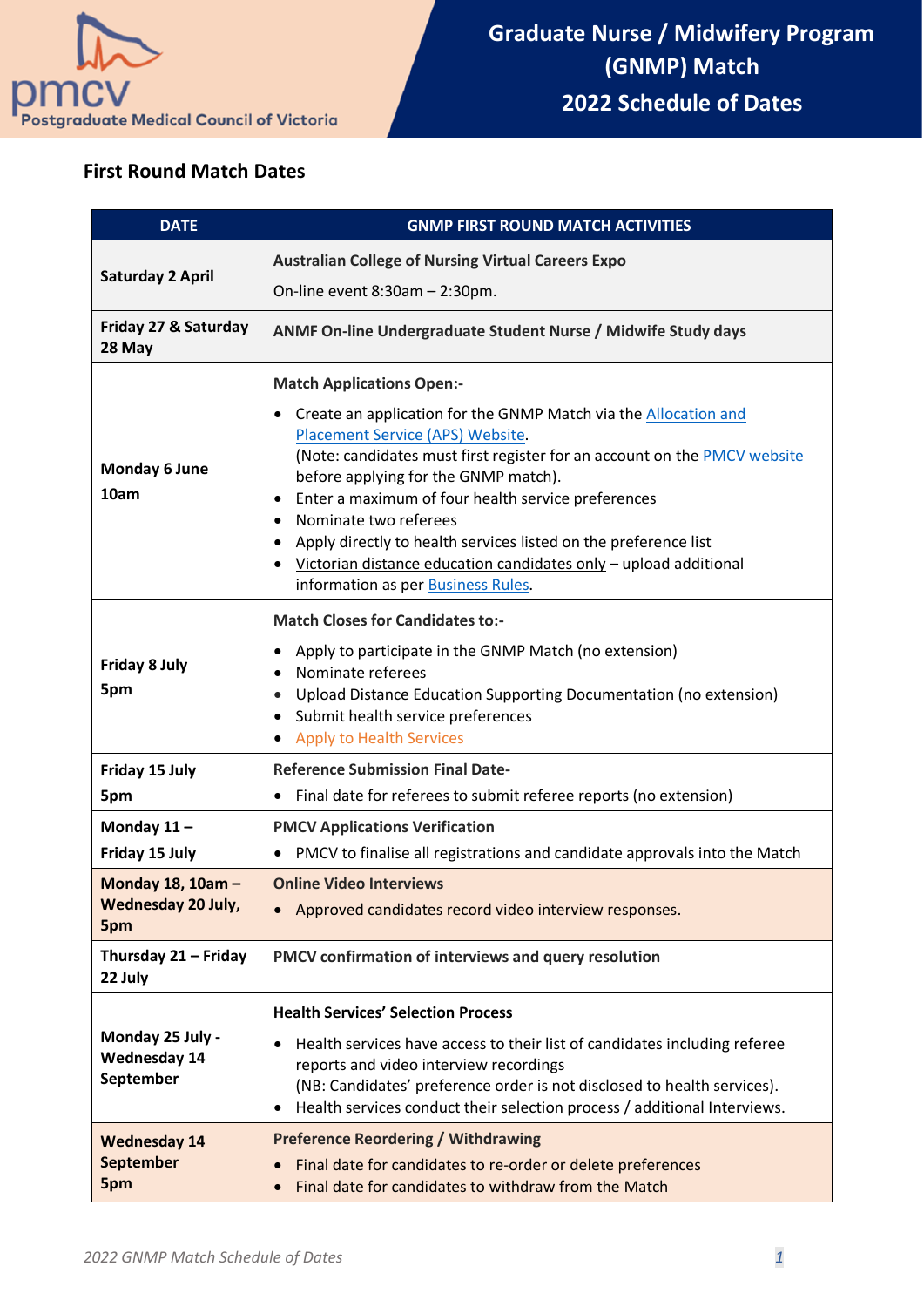| <b>DATE</b>                          | <b>GNMP FIRST ROUND MATCH ACTIVITIES</b>                                                                                                                                                                                                                           |
|--------------------------------------|--------------------------------------------------------------------------------------------------------------------------------------------------------------------------------------------------------------------------------------------------------------------|
| Thursday 15 - Friday<br>23 September | <b>Health Service Rankings Submission &amp; Confirmation of Positions</b><br>• Health Services submit their candidate rankings<br>Health Services confirm final number of graduate places available for<br>$\bullet$<br>matching                                   |
| Monday 26 - Friday<br>30 September   | <b>Allocation and Placement Process</b><br>Allocation and Placement Algorithm run to match candidates to health<br>services                                                                                                                                        |
| <b>Monday 03 October</b><br>10am     | <b>Match Results Published</b><br>• Candidates receive an email of their match outcome and / or can log in to<br>see their result.<br>NB: Candidates who decline their matched offer are NOT eligible to apply<br>for other positions from another health service. |
| From 03 October<br>10am              | <b>Post-Match Changes</b><br>Health services advise PMCV of the name of any matched candidates who<br>$\bullet$<br>decline a matched position                                                                                                                      |

## **Second Round Match Dates (Pilot for 2022)**

| <b>DATE</b>                                  | <b>GNMP SECOND ROUND MATCH ACTIVITIES</b>                                                                                                                                                                                                                                                                                                                                                                 |
|----------------------------------------------|-----------------------------------------------------------------------------------------------------------------------------------------------------------------------------------------------------------------------------------------------------------------------------------------------------------------------------------------------------------------------------------------------------------|
| Monday 3 - Tuesday<br>4 October              | <b>PMCV Finalise Second Round Match Configuration</b><br>PMCV complete the transfer of unmatched candidate & health service<br>$\bullet$<br>information to the second-round Match. This includes unmatched<br>candidates' referee reports & video interviews.<br>• Candidates' second round health service preferences will be blank.                                                                     |
| Monday 3 - Tuesday<br>4 October              | <b>Second Round Match Direct Health Service Applications</b><br>Unmatched candidates are emailed the details of health services with<br>unmatched places.<br>Unmatched candidates apply directly to health services with unmatched<br>places.<br>Note: these can be health services previously applied to and/or health<br>service / graduate programs not previously applied for.                        |
| <b>Wednesday 5 - Friday</b><br>7 October 5pm | <b>Second Round Match Applications Open</b><br>Candidates enter health service preferences for the health services applied<br>to in their APS account.<br>Candidates can withdraw and not be considered for a graduate place e.g., if<br>failed a subject, placements deferred etc.<br>Candidates failing to enter new preferences by 5pm Friday 7 October will<br>not be included in second round match. |
| Monday 10 - Friday<br>14 October             | <b>Health Services' Selection Process</b><br>Health services assess the direct applications received.<br>٠<br>Health services review their new candidate list i.e., all unmatched<br>$\bullet$<br>candidates who preferenced them, including candidates' referee reports &<br>video interviews.                                                                                                           |